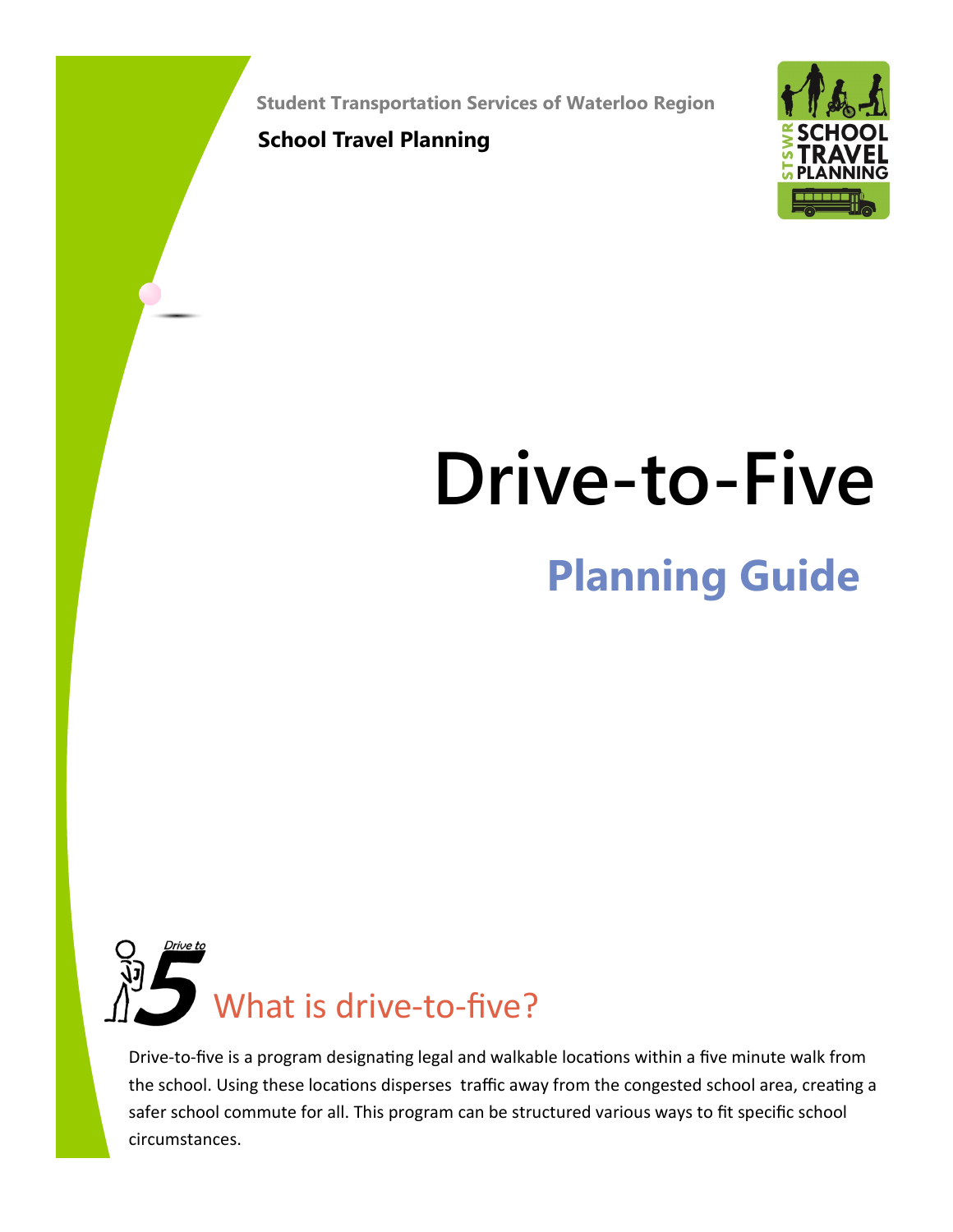### Option 1: Just an email

Schools that cannot commit any school council time to a drive-to-five program may elect just to send out an email (or phoner or School Day notice) to parents, encouraging those who drive to drop off and pick up their children at locations about a five minute walk from the school. Older students can walk on their own, and parents may park and accompany younger students. See appendix A for a draft email.

### Option 2: Mapping and Signs

For schools that commit a little more parent council time to a drive-to-five program, a simple version of the program involves mapping out five minute walking locations from the schools, putting-up signs and sending out emails.

#### **1. Map out five-minute walk locations from the school**

First, determine several areas that are a five minute walk from the school, and that are safe and convenient places for parents to drop-off and pick-up their children. School councils can either do the mapping themselves along with their children, or can work with the school to have teachers do the mapping with their classes. These locations should be located in areas that:

- $\Box$  Have ample room for parking
- $\Box$  Are convenient for parents (are in the direction of where students live)
- $\Box$  Are not inconveniencing anyone else (such as neighbours or businesses)
- $\Box$  Are safe (low vehicle traffic, well lit, completed sidewalks, no midblock crossing necessary)

#### **2. Gain permission to erect signs**

Speak to homeowners near the designated drive-to-five locations to gain their permission to erect signs periodically on their lawn. A signed agreement may or may not be necessary.

#### **3. Put-up drive-to-five signs**

Either the night before or the morning of days that are being promoted as drive-to-five days, put up the drive -to-five yard signs provided by Student Transportation Services of Waterloo Region at the mapped-out driveto-five locations.

#### **3. Send out drive-to-five promotion email**

See Appendix B for a draft email to parents for Option 2.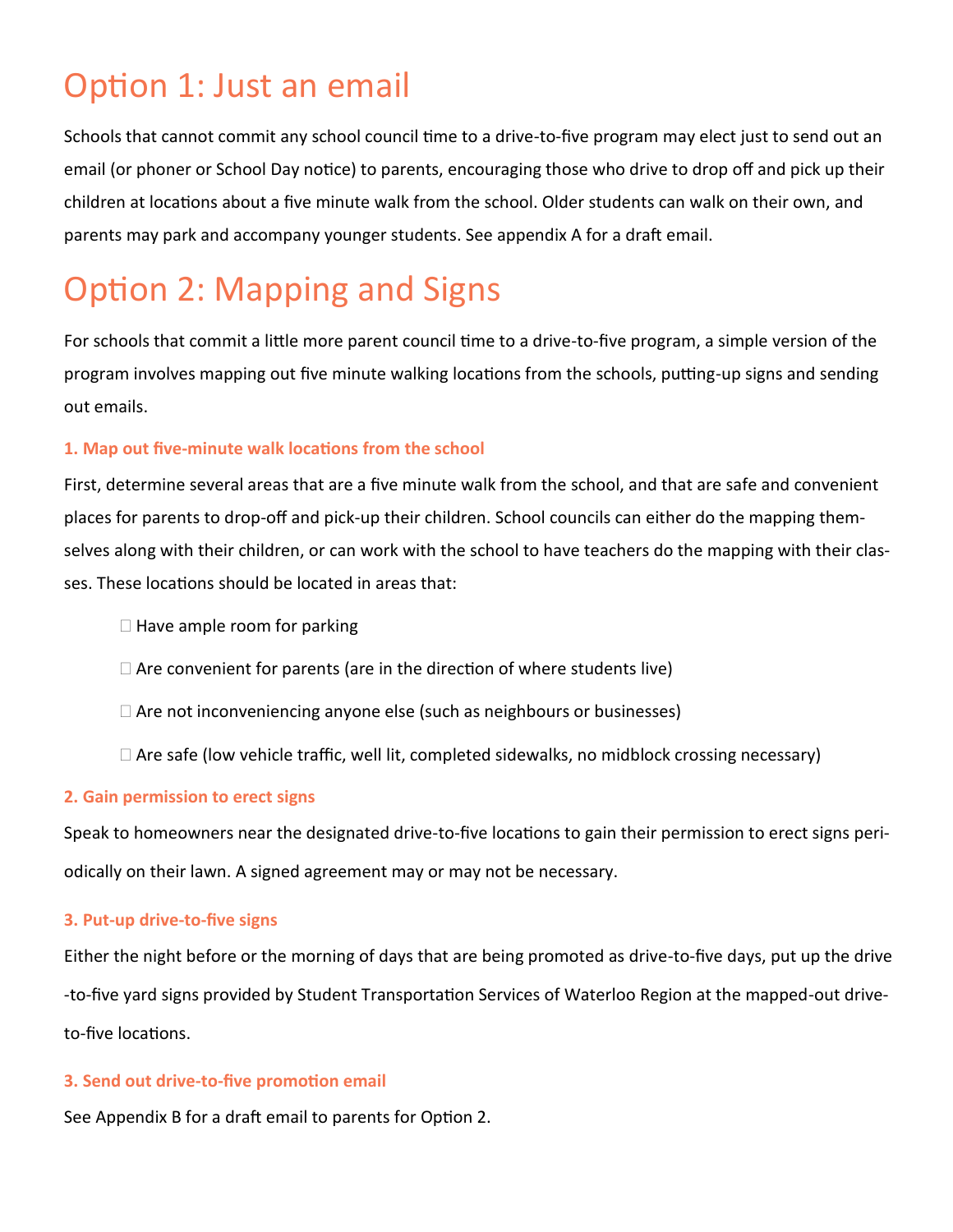### Option 3: Add Greeters

For schools that are able to commit a bit more time to a drive-to-five program, this version of the program is the same as the second option but adds parent greeters at each mapped out drive-to-five location.

#### **1. Follow steps 1, 2 and 3 of Option 2**

#### **2. Parent greeters at each mapped out drive-to-five location**

Fifteen minutes before school starts, have parent volunteers located at each mapped-out drive-to-five location. This is a nice way to promote the program and to get parents comfortable with the idea of dropping their kids off at locations five minutes from the school. If possible, also have volunteers at these locations again after school; this way students can have a trusted adult to wait with them until their parents arrive for pick-up at the mapped-out drive-to five locations.

At high schools, these volunteers are not necessary for supervision, but could still be used to draw attention to the program. They could be cheerleaders, eco-club members, or sports teams, for instance, with posters, swag, or noisemakers that help celebrate those students who want to make a difference.

# Option 4: Add the Walking School Bus

For schools that are able to commit even more school council time to a drive-to-five program, this version of the program is the same as the third option but adds parents at each mapped out drive-to-five location that actually walk the groups of students to and from school.

#### **1. Follow steps 1 and 2 of Option 3**

#### **2. Parent walkers at each mapped out drive-to-five location**

In addition to the parent greeters that welcome students and their parents to the mapped-out drive-to-five locations, also add parent volunteers to walk with the students to and from school. This is a great way to get parents and students really comfortable with the drive-to-five program and the mapped-out walking routes.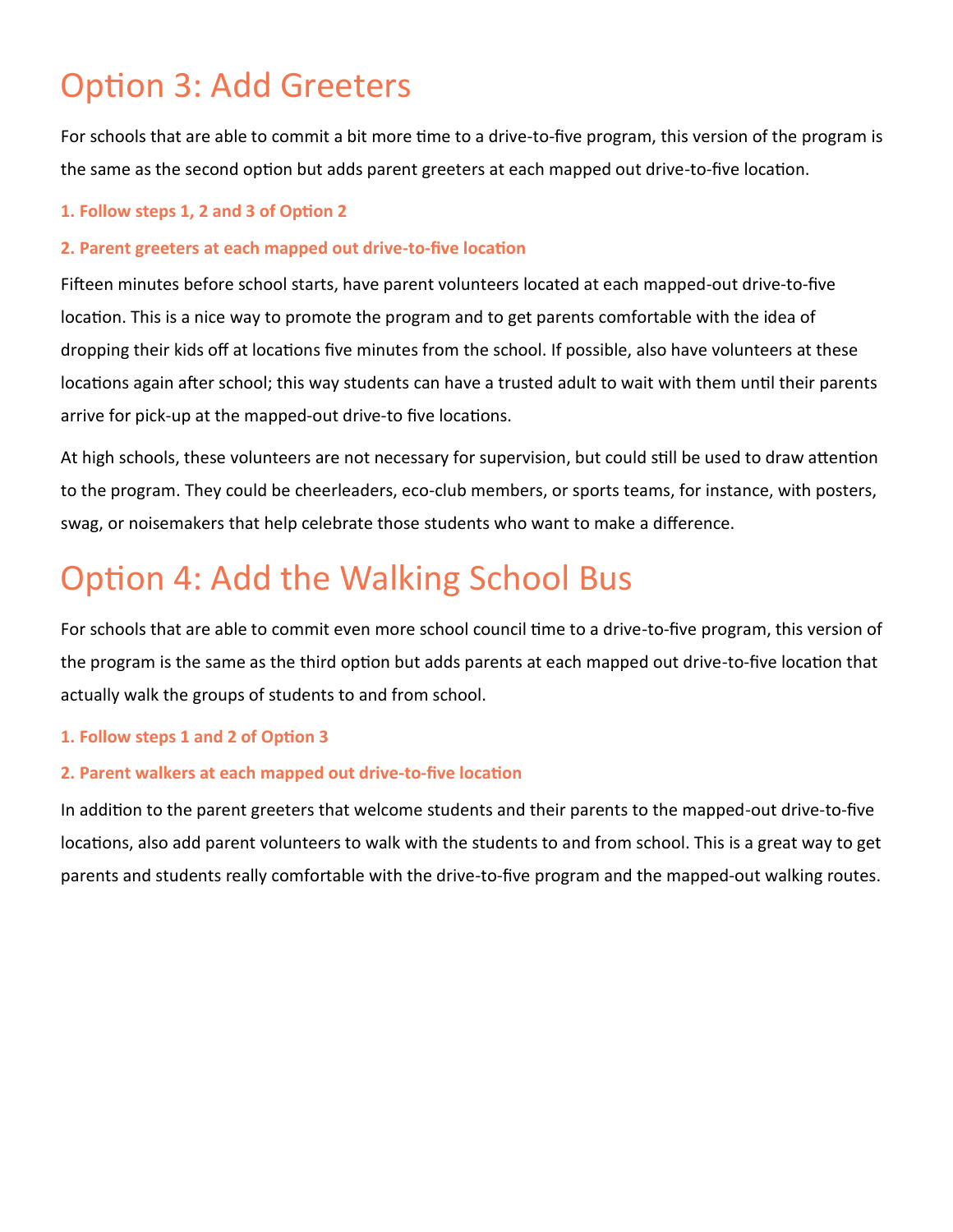### Appendix A: Email to parents (Option 1)

Dear parents,

Our school encourages all students to get to and from school in active ways. There are many benefits for students to walk, cycle and roll to school – including physical and mental health benefits, environmental benefits, and traffic safety benefits. There are many resources available at stswr.ca under the 'Walk Zone' tab to support parent efforts to help their children get to and from school in active and safe ways.

Having said this, we know that sometimes parents do need to drive their children to and from school. In these cases, we encourage a "drive-to-five" approach in order to keep traffic away from the school site where so many little bodies are on foot. We urge parents to determine safe locations roughly a five-minute walk from the school where they can drop-off and pick-up their children before and after school. Older students can walk on their own from the drop-off location. Parents can park and accompany smaller children.

Taking a "drive-to-five" approach to getting students to and from school has many benefits. Students experience both physical and mental health benefits by breaking up sedentary time before and after school. Walking and cycling also makes for safer and more connected communities, because we get to know neighbours and other families, and we reduce traffic congestion around the school. It is also excellent bonding time when parents walk or cycle with their children to and from school.

Thank you for supporting our students to get to and from school in the safest and healthiest ways possible. Sincerely,